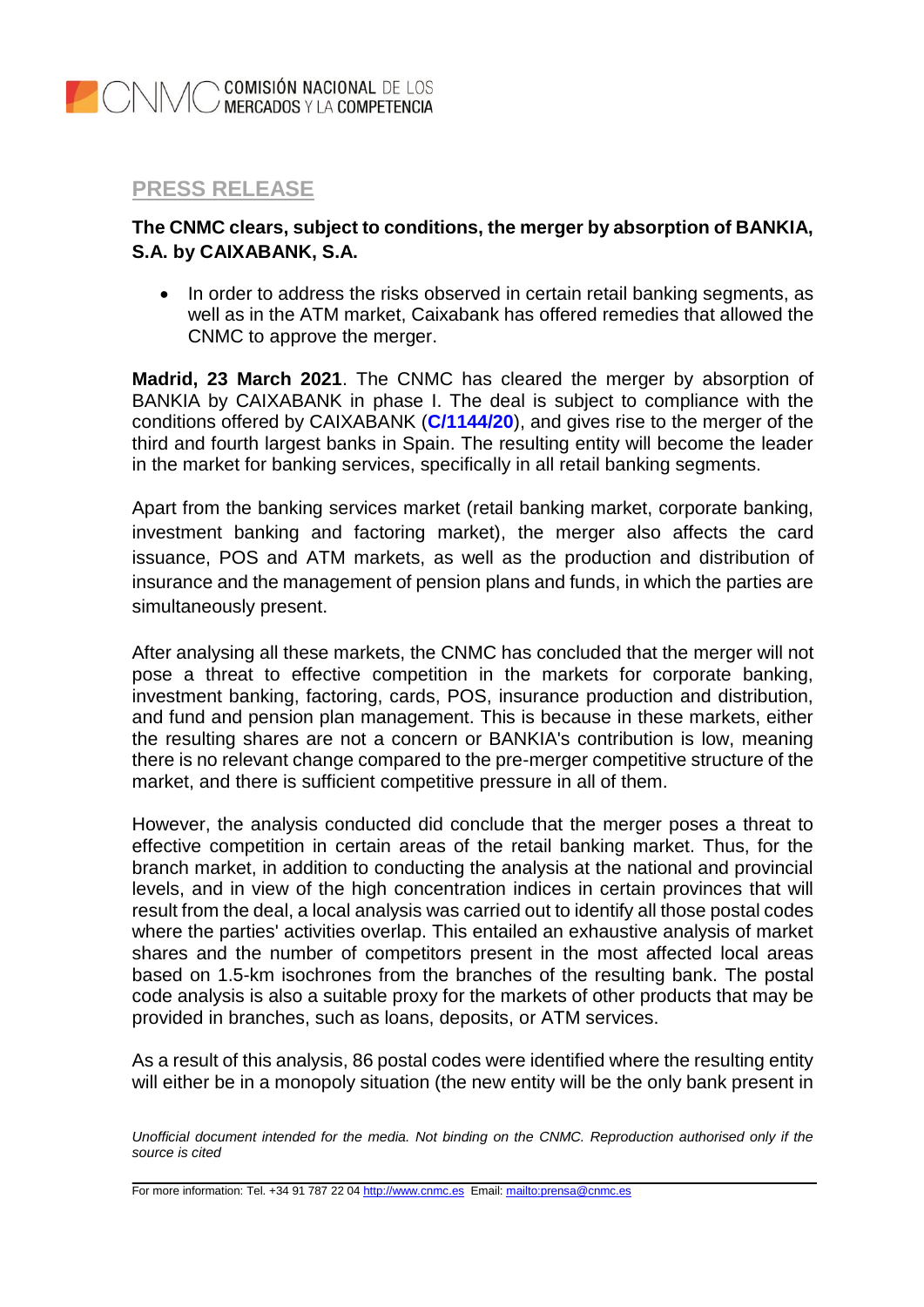

21 postal codes), or in a duopoly situation subject to weak competitive pressure (within a 1.5-kilometre radius from the branch in another 65 postal codes).

After comparing the products and conditions offered in the different market segments by both entities and their main competitors, it was concluded that the zero or reduced competitive pressure in these areas will give the resulting entity a high market power that could influence its behaviour, with possible adverse effects for consumers located in said postal codes.

Specifically, a risk of financial exclusion was identified in places where only the parties are present, due to the possibility of closing the bank branches present in those areas after the merger. Likewise, in those environments where there is insufficient competitive pressure from third party operators, the business conditions for current BANKIA customers could deteriorate.

Additionally, the analysis of the ATM market revealed that, for the customers of third parties that had agreements with BANKIA (such as ING, BANCO SABADELL and banks belonging to the Euro6000 network), a possible breakdown of the agreements, as a result of the merger, would make them unable to access BANKIA's ATM network under the same conditions as before and require them to pay a higher commission. This situation would be especially noticeable in locations where BANKIA's position in the ATM market is particularly relevant.

## **Conditions adopted**

In view of the competition problems identified, the parties proposed a series of conditions upon which the merger is contingent. In relation to the **risks of financial exclusion and the possible tightening of commissions and commercial conditions**, CAIXABANK has committed to:

- not leave, except in exceptional cases subject to prior authorisation from the CNMC, any municipality in which one (or both) of the parties is currently present and that has no competing branches, so as to **avoid financial exclusion in said municipalities**;
- in the **21 postal codes** in which CAIXABANK will be left in a monopoly situation, **maintain the same conditions and terms for BANKIA's customers** that they currently have for their products. This is guaranteed for a period of **3 years**;
- for 3 years, in the **remaining postal codes identified as problematic (65)**, offer its products under **conditions that are substantially the same as or not worse** than those offered by CAIXABANK in the three postal codes where it is subject to the greatest competitive pressure;

*Unofficial document intended for the media. Not binding on the CNMC. Reproduction authorised only if the source is cited*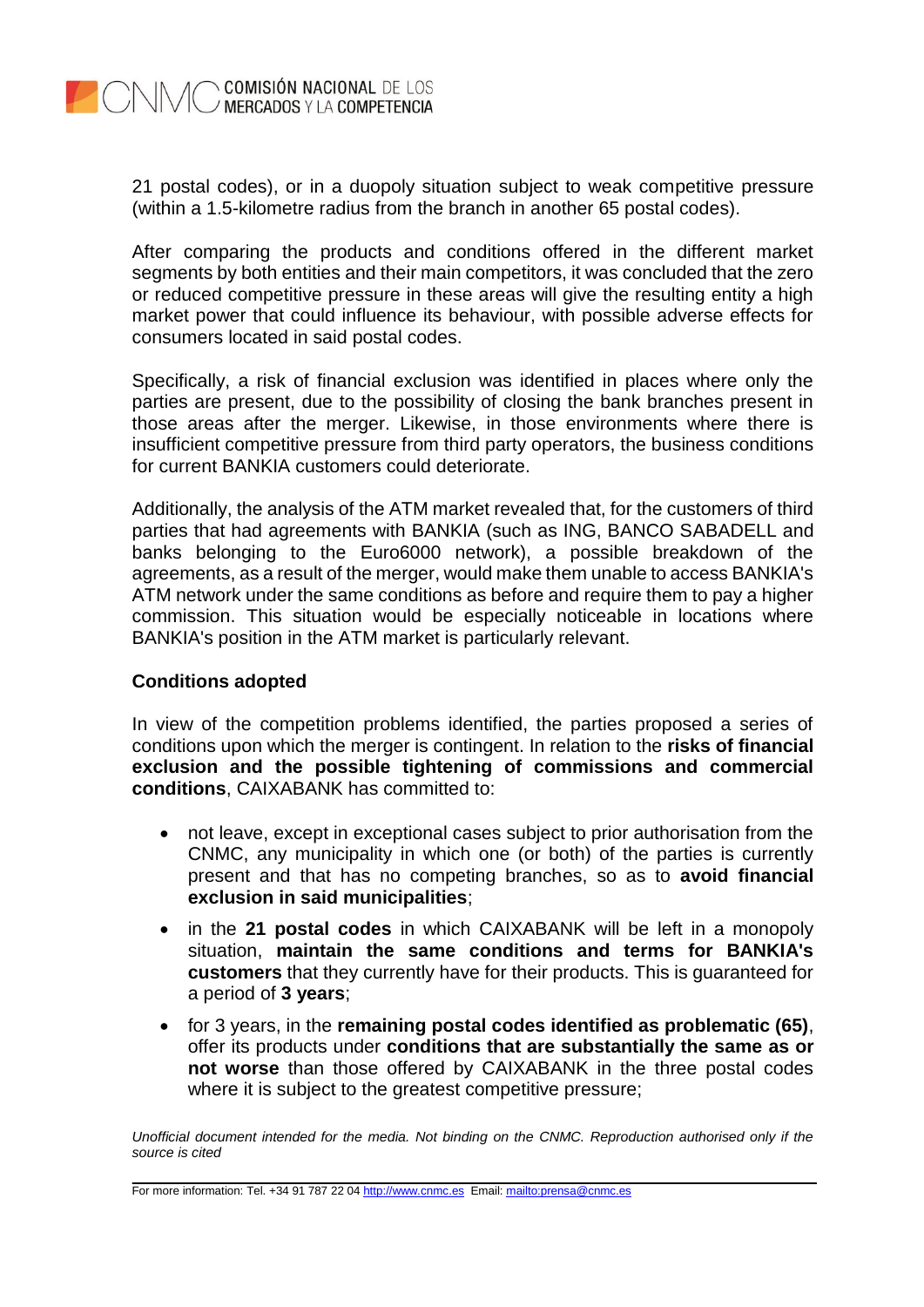

- **not charge for 3 years, in any of the 86 postal codes** identified as problematic, commissions to customers from BANKIA for a **teller service** when that transaction would have been free under the conditions offered by BANKIA on the merger authorisation date;
- **inform BANKIA customers** (after the CNMC approves the proposed message) both of the completion of the merger and of the potential changes in products that could affect them; in particular, prior to the implementation of the changes, it must inform them (i) of the **new fees** that apply as a result of the modification of a product or service pursuant to the merger; (ii) of those **products offered** to CAIXABANK customers for which said BANKIA customers are eligible and that are **comparable to or better than** the products they have with BANKIA; (iii) that the modifications will go into effect no earlier than 60 days in the case of individual customers (consumers and self-employed workers) and 30 days in the case of other customers; (iv) of the rights available to the customer if there is a change in conditions; and (v) of the customer's right to change banks;
- identify BANKIA customers who satisfy the eligibility requirements for **CAIXABANK's social (discounted) account**, and inform them of the possibility of benefiting from the conditions of said account. Likewise, CAIXABANK undertakes to maintain, for the duration of this condition, said social account or an equivalent product, but always under conditions equal to or more beneficial to customers than those of the current social account.

In relation to the risks stemming from a possible **breach of the existing agreements between BANKIA and ING on the one hand, and with EURO6000 and BANCO SABADELL** on the other, for the use of their ATMs, and without prejudice to the provisions of the existing agreements, CAIXABANK has committed to:

- offer the customers of said entities **access to the ATMs** that were owned by BANKIA before the merger, for a period of **18 months and under the same economic conditions** specified in the aforementioned agreements, and
- **in those cases where the BANKIA ATMs are closed** as a result of the merger, give access to the customers of said previous entities to the **CAIXABANK ATM nearest** to the closed BANKIA ATM. To this end, CAIXABANK will duly mark the affected ATMs so as to make them easily identifiable by the customers of the corresponding entities.

Finally, in relation to the common minority holdings of CAIXABANK and BANKIA, it undertakes to comply with the obligations established by the respective statutes and shareholder agreements in terms of divesting the percent ownership of capital stock that exceeds the planned limit as a result of the merger, and it agrees not to exercise under any circumstances the voting rights associated with the proportion of capital originating from BANKIA that exceeds the ownership limits until its divestment.

*Unofficial document intended for the media. Not binding on the CNMC. Reproduction authorised only if the source is cited*